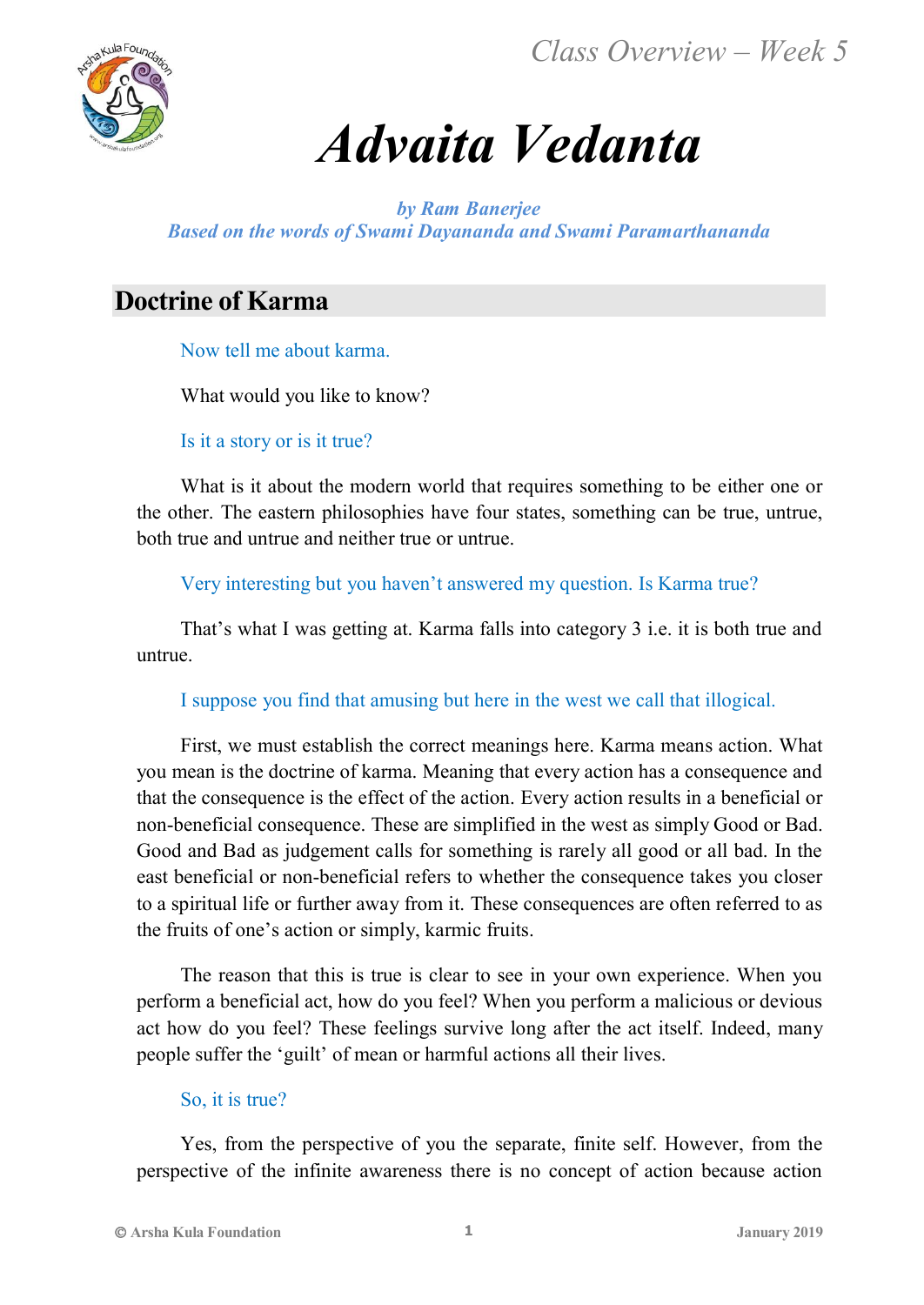## Advaita Vedanta

implies change from one state to another. If you are infinite you are incapable of change as we have discussed many times. Therefore, you are incapable of action. You are incapable of karma. Since you do not perform the action, you are not the recipient of the consequences of that action.

#### So, it is untrue?

Don't be so simplistic in your questioning. You have to first establish who is asking the question. If you feel yourself to be the separate self, separate from all other people and objects in the world living this simple life that has a beginning and end then karma is true for you. On the other hand, if you believe that you are the infinite awareness and that this mind body is merely a temporary manifestation then karma is not true for you. Who is asking the question?

I see. OK let's say that I believe myself to be this mind and body and that from this perspective karma is true, how does it work and what is its purpose.

If you are this separate self with a limited life then you have to wonder why you were born. Indeed, why were you born here, at this particular time, at this particular place to particular parents and within a particular family. Who makes the choice of race, colour, size and strength. Who decides if you will be intelligent or dull, beautiful or just plain ugly. All the parameters of your life need a value set against them. Who decides all this?

#### God?

The doctrine of karma says that you do.

## I do? How?

By your actions. As a separate self you are separate from other objects in the universe. Whenever you interact with them, some action is performed. You leave your bed in the morning, action. You brush your teeth, action and so on. The mere act of breathing is action. You cannot survive without action. Each of these actions has a result and the universe stores the accumulation of these results for you to benefit/suffer their consequences.

Every finite action has a finite result and the karmic fruit collected in this lifetime are called *agami* karma. Karmic fruit are said to 'fructify' as one works through them. Karmic fruit can only fructify with experience i.e. within a living experience. If you should die before all your agami Karma is consumed, then the agami karma goes into long-term storage as it were. This long-term storage is known as *sanchita* karma. The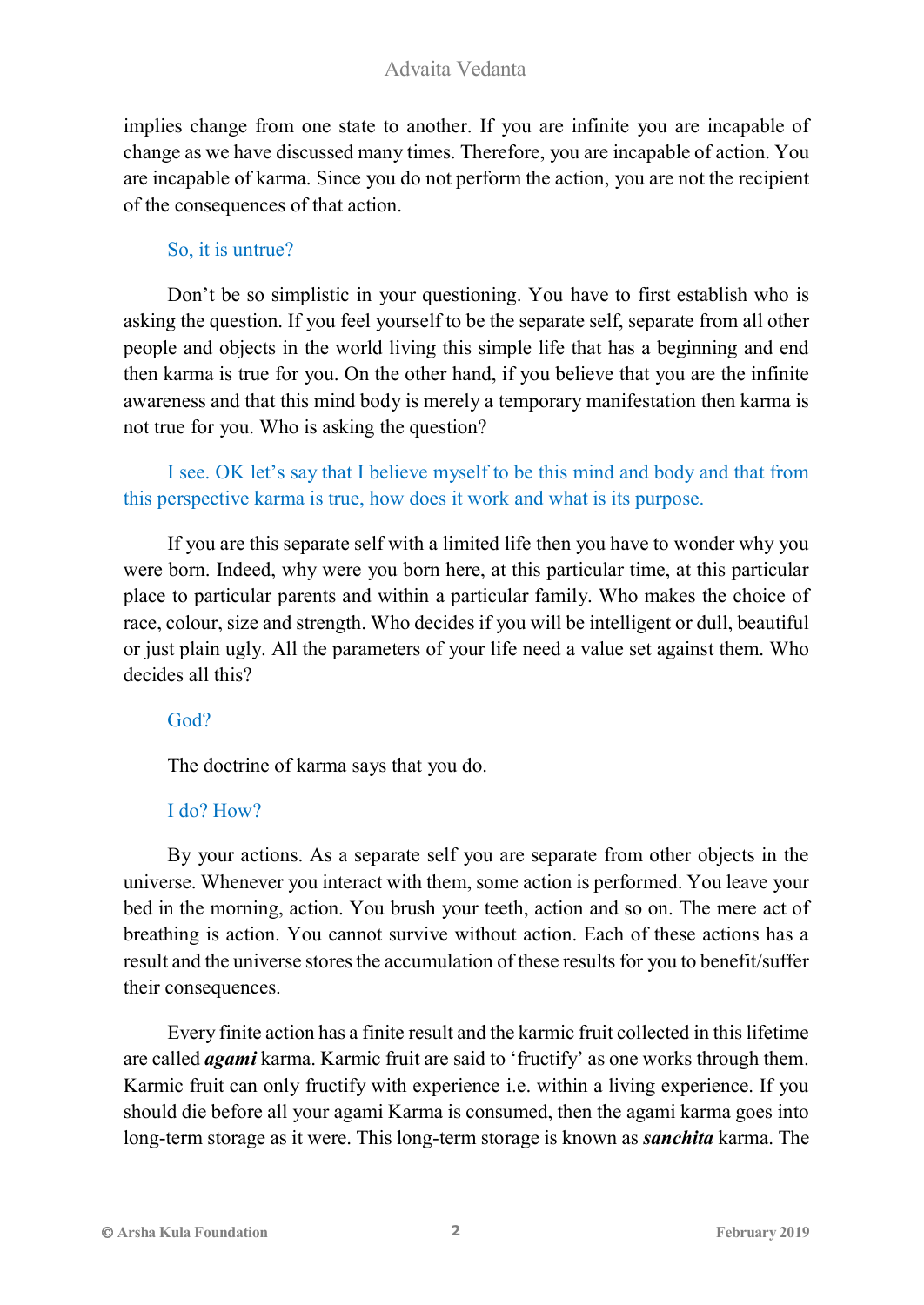universe stores this sanchita karma that is a collection from this and many other previous lives.

# Reincarnation? Yes, I want to know all about that.

Yes, reincarnation is very interesting and we can discuss that later but for now let us assume that sanchita karma, this mass storage of karmic fruit from many lives, gets to such a state of fullness that it seeks an outlet. A proportion of the sanchita karma known as *prarabdha* karma therefore leaves this store and seeks to find a way to express itself. This prarabdha karma must fructify in the form of action. It must fructify through experience. The way we experience is by living, so this prarabdha karma determines the parameters of a life designed to experience them.

# You mean we withdraw prarabdha karma from the karmic bank to last a lifetime?

Very good way of putting it. Yes, we are born as a result of prarabdha karma. It is the driving force of the creation of a separate life like water swells a seed and forces it to burst into life. The life that is created is designed to fructify the prarabdha karma it was created for. This is what is meant by fate or pre-destiny. As long as the prarabdha karma remains to be experienced, we live and as soon as it is all consumed, we die. Prarabdha karma is often described as an arrow that leaves the bow at birth and continues to travel by the momentum of prarabdha karma. When the momentum is no more, i.e. the prarabdha karma is exhausted the arrow stops and our life comes to an end.

During our lifetime, as we perform actions to exhaust the prarabdha karma, we are accumulating further results, agami karma again. Thus, the cycle continues, over and over. It's a 'catch 22' since you cannot perform actions without results and the consequences of results are more actions. This cycle causes rebirth over and over again. A cycle in which we are trapped through an infinite set of reincarnations. The good news is that there is a way to break the cycle.

# Oh good. It was beginning to sound a bit grim for a moment. But before we get there, let me understand this concept of pre-destiny. Are you saying that our lives are pre-destined? That we have no free will?

According to the doctrine of karma which in the west is known by the phrase "As yee sow, so shall yee reap", your past actions directly contribute to who you are and the main events in your life. All the circumstances required for you to undergo the experiences required to fructify the prarabdha karma that caused you to be born in the first place, must come into being. These experiences are with other people and objects in the world. Thus, your parents, family, friends and relations are largely predetermined. This includes partners and children as well.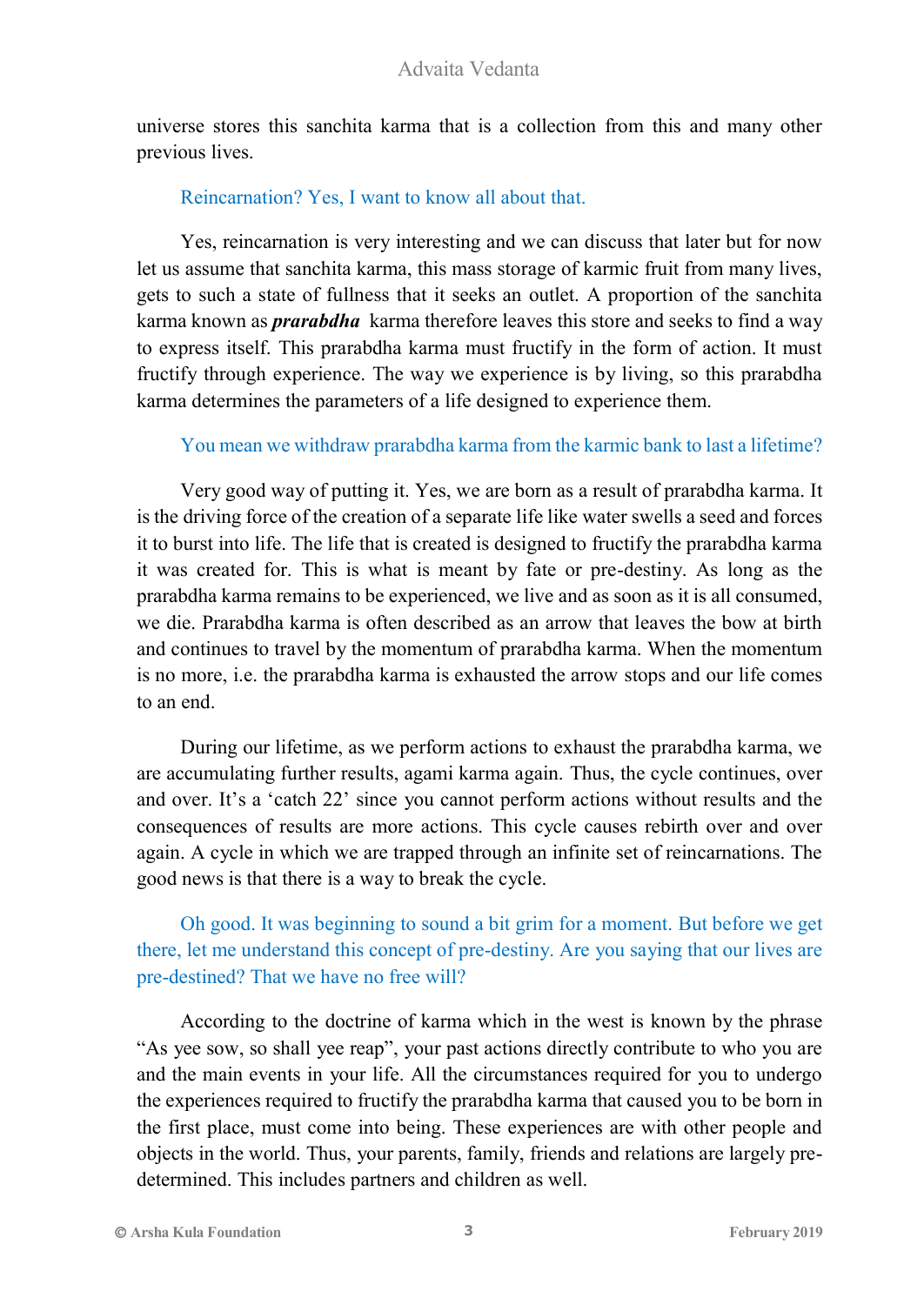## Hang on. Just hang on. Did I hear you to say that our partners are chosen for us?

Only if you have prarabdha karma that requires interactions with a partner. Otherwise you will remain single. Prarabdha karma is like a railway track that has been built for you. You are the giant, powerful locomotive. You can go anywhere and pull as many carriages as you like, but you can only go where there are tracks! The tracks are your destiny and the locomotive is your will. Just as the locomotive cannot travel beyond the tracks, you cannot wander beyond the hand destiny has dealt you. You cannot fly for example. However, within that you are free to do as you please. You may take your locomotive forward or backward at any speed, take different tracks, these things are all under your control, your will. Whether you act beneficially or detrimentally to mankind is your responsibility and your responsibility alone for only you will have to suffer the consequences of your actions.

# How can that be true? If I shoot someone then surely, they suffer the consequence of being shot and not me.

Exactly. They suffer the consequences of being shot i.e. the action of being shot, the consequences of the bullet and their body coming together. You suffer the consequences of the act of shooting which may be a prison sentence or the loss of your own life. The major experience of being shot will have its roots in prarabdha karma. That life came into being knowing that it was to end prematurely. If the shooting results in death then the prarabdha karma has been exhausted. If the person survives with injuries then those injuries themselves are part of the prarabdha karma destiny. Remember that those around you are also exhausting their own prarabdha karma as well.

# You won't win many friends with this view. It seems a little too convenient to me. Are you saying those who get shot deserve to be shot.

It is not my judgement call one-way or the other. Those who are shot came to this life for that experience as a result of the actions of their own previous lives. They chose it for themselves. That is the way pre-destiny works. Your life is not chosen by others. Your life is not chosen by god. Your life is chosen by you though your actions in countless previous lives. Your actions now are setting up the circumstances of your lives yet to come. You are the one in charge there is no one else to blame or thank for the situation you find yourself in. Your life is not determined by outside people objects and events. It is determined by your actions alone. You are master of your own destiny.

How do you know all this? Have you made this up? Don't get me wrong, it seems very logical but is this all made up?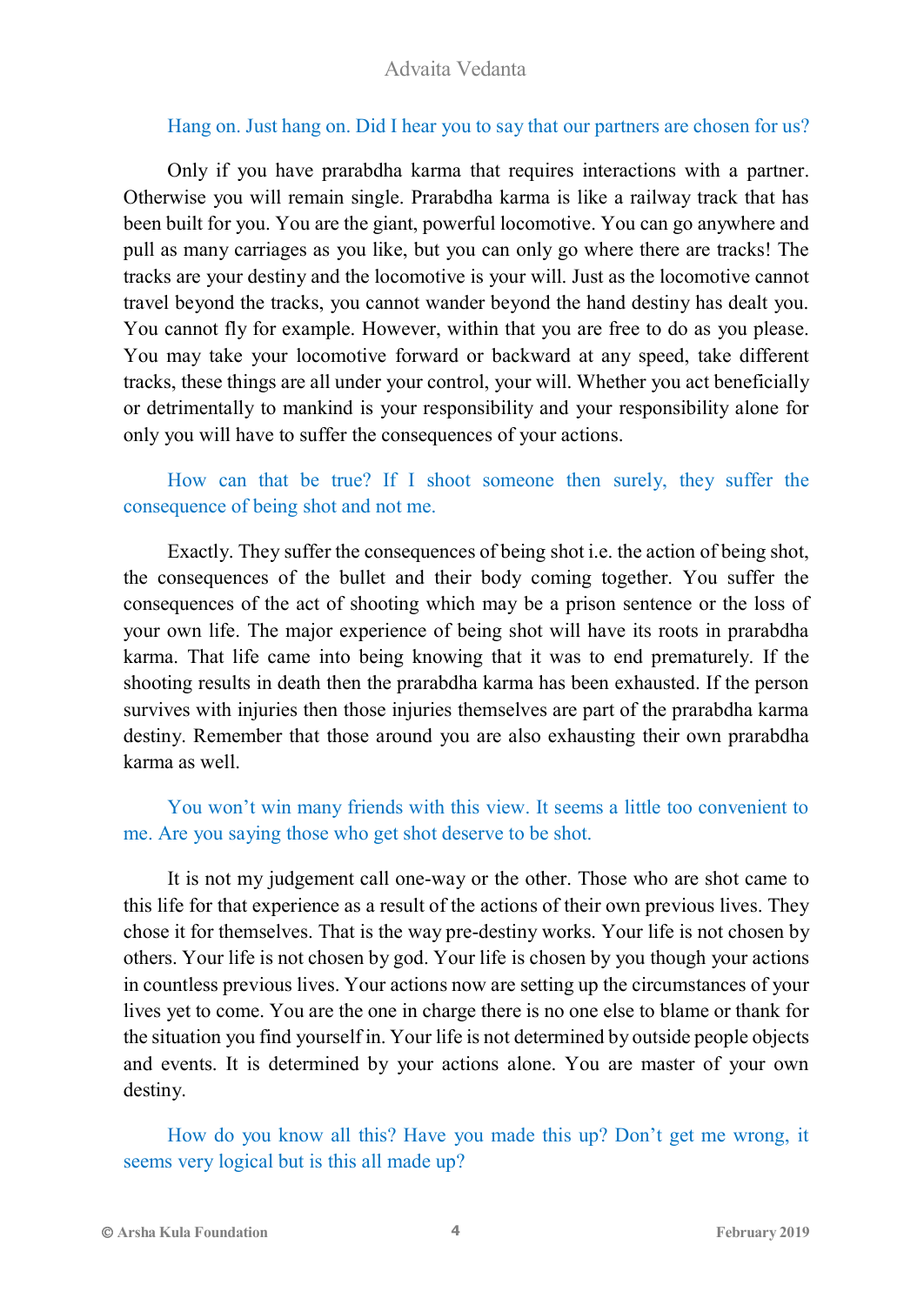# Advaita Vedanta

The wisdom traditions clearly tell us this and as we said earlier it is not made up but revealed. The doctrine of karma is a compromise to the belief that we are all separate for if you believe so, you need a method by which you come to exist. It cannot be proven as many things cannot be proven. It is logical, based on our own ideas of cause and effect. It is to be understood and accepted subject to a better, more logical explanation coming along to replace it. It is based on the idea of the **doer**.

#### The doer?

The doer yes. The one that does. That little voice in your head that says "I". The one who thinks it is in charge. The I thought. The one who thinks that everything is done by him. If you believe that you are a separate self then the doer is your ego. Since it takes responsibility for every action, it must also take responsibility for every effect of such action. Karmic fruits belong to the doer.

The ego collects agami karma all its life and piles it on top of the existing sanchita karma at the time of death and is reborn again with prarabdha karma to repeat the cycle. It is necessary for the karma owner to survive death. That is why ego forms part of the subtle body – the intangible or non-physical body – that does not die when the physical body dies but instead attaches to another physical body at rebirth.

## Wow, this is fascinating. How does this happen? Why does it happen?

Remind me to go into that later but for now, it is important to realise who owns the karmic results for it is they that will have to experience them. That experience can only happen in a physical dualistic world of objects since we need objects with which to have an experience. All experience is a relativistic action.

When you are enlightened meaning you come to realise that you are not this mind and body organism that you have been calling "I" all your life but a single awareness, pure consciousness, by which you know all your experience then you immediately distance yourself from the doer. It is your mind and body that does. You are the silent witness that merely experiences all that is done. When enlightened, you realise that you are not the doer and hence the karmic results do not belong to you. There is no need for rebirth.

# So, the main reason for enlightenment is to stop reincarnation; to halt the cycle of birth and death?

No, the main reason for enlightenment is to truly know who you are. The cessation of reincarnation is a side effect. Enlightenment is the knowledge of your true being as pure awareness that is unchanging, complete and eternal. There is only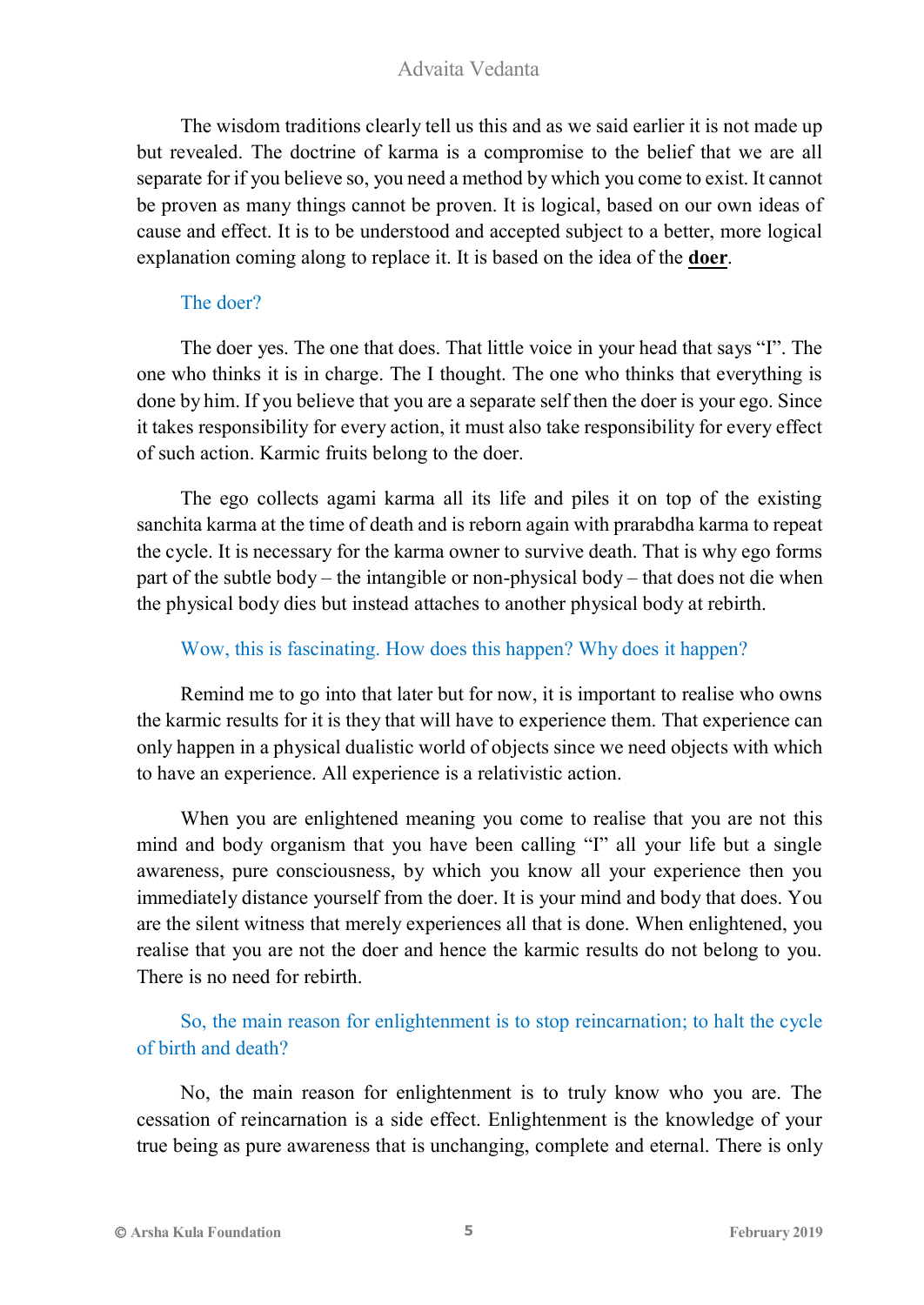one awareness and when you come to know that is what you are, there is no rebirth. There cannot be because you cannot die.

So, what happens to all that Karma you accumulated before you were enlightened?

It rots away like unclaimed and unwanted fruit. The sanchita karma is still there but its owner is no more. Just as its owner has dissolved into awareness, so must the unwanted sanchita karma accumulated by that owner.

But what about life. Is it possible to become enlightened while living or do we have to wait till we die and go to heaven?

Listen carefully. There is no heaven or indeed hell. When enlightened you know yourself to be one with infinite consciousness. There is nowhere else to 'go'. There can be no heaven or hell. Heaven or hell is here and now. You are living it as a result of past actions and will continue to do so until you are enlightened and yes, one can be enlightened while living.

Then where does all that karma go? I mean you said we were born with prarabdha karma and it continues to 'fructify'. When finished, we are finished. That's what you said right?

Yes, that's what I said.

Then how can you be enlightened while alive? You come to realise who you are and the prarabdha karma disappears like a puff of smoke, the arrow stops and so do you.

Who says the prarabdha karma disappears? Its owner has disappeared not the karmic results. The arrow still continues to fly until the prarabdha karma has been exhausted. The enlightened being knows this. That is why they continue to suffer bodily even though enlightened. Why did Christ have to be crucified? Why did Ramakrishna have cancer? This is prarabdha karma playing out. The enlightened know this. If you were to ask them "why are you ill" they would answer "I am not ill, my body is ill". They understand fully who they are. They are not the mind and body we see them to be but infinite awareness.

One of the consequences of enlightenment while alive is that you have to observe the suffering you were born with while understanding the unity of everything. You have to continue to live in a dualistic world with a unity state of being. You have to observe your mind and body going about its business, getting up and brushing its teeth. You observe the accumulation of everyday agami karma yet know that this